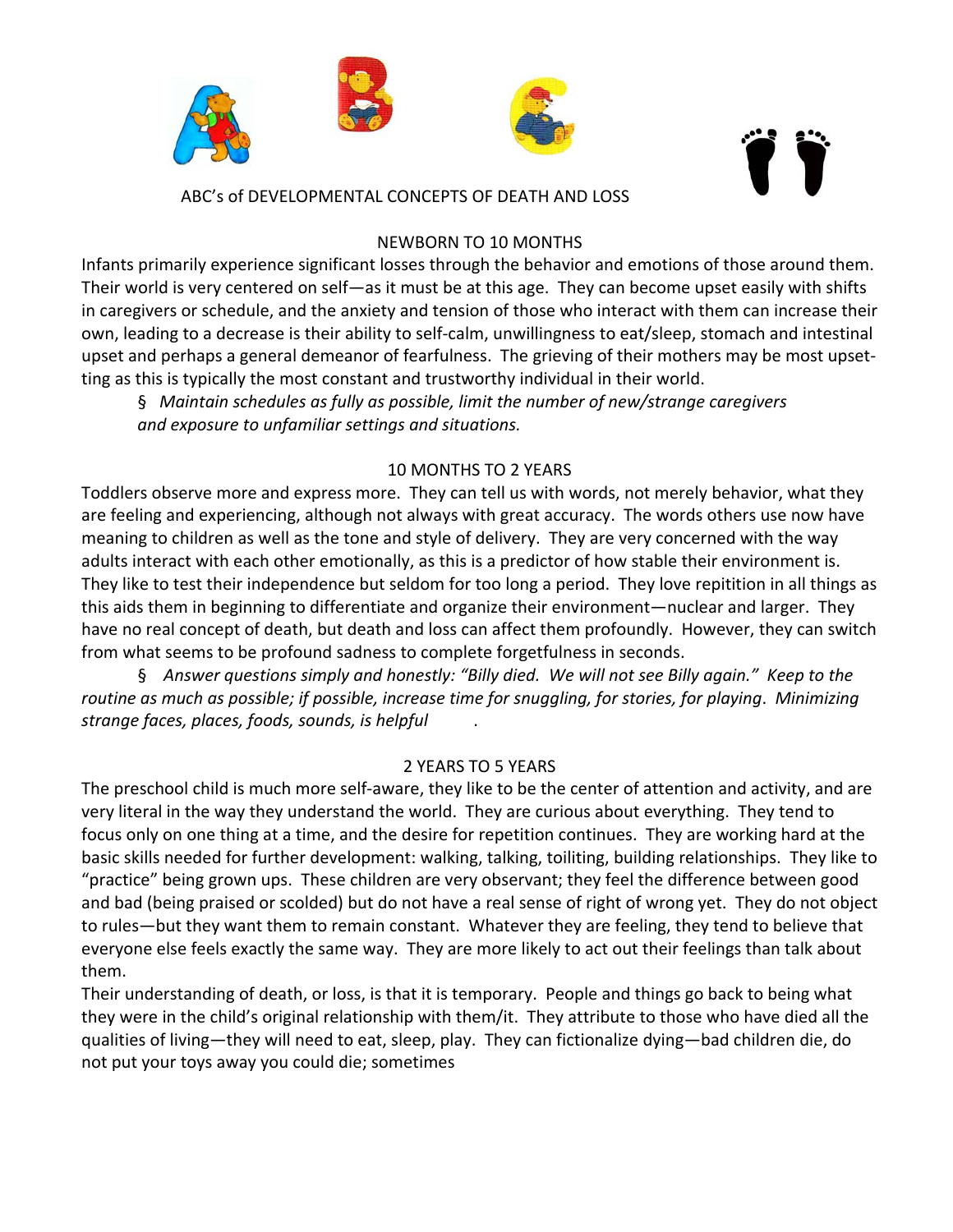they express as sense of false power—I was mad at —— and she died; and, they can also connect as cause and effect going to the hospital makes you die, taking medicine makes you die.

§ *Use concrete language and concepts to engage these children and answer their questions. Being dead means that your body has completely stopped—no breathing, no eating, no*  walking.... Do not talk about the dead as being asleep; during this stage of develop- *ment the child is becoming aware of the process of going to sleep and can be very dis* tressed to think that when they go to sleep they are "dying." On one level this can rein  *force the concept of "getting alive" again; on another level it can create substantial fear in* the child of sleep, and the possibility they may not wake up. Use the word "die" or "dead"  *and not any other euphemism; language is too special for the child of this age—and too concrete—for abstract or symbolic connections. Their deep curiosity may lead them to in* quire when will you die? When will I die? Use the word "very" a lot: people usually die  *when they get very, very, very, very old/sick." Other losses can be traumatic as well—do* not trivialize a broken toy or lost special item. With all significant losses at this stage ex  *pect regression to some earlier behaviors/needs. . . The reappearance of the blanket or stuffed animal, bed‐wetting, eating with fingers. . . .*

### 6 YEARS TO 9 OR 10 YEARS

The early school age child is beginning the "work" of living. They can become competent in playing a sport or music instrument, engage in activities that lead to either a sense of confidence and ability or in‐ feriority and failure. They live between two worlds: the logical world of school, organized play and peers and the inner world of imagination still very much real and important. They are thinking and being with both sides of their brain—finding ways to combine logic and myth. They are learning role functions; they are beginning to judge things as good or bad—justice is a vital concept for them, "unfair" is unacceptable. They love rules and hold everyone to the same rules and standards; this is a way of protecting their environment

Children at these ages are developing a concept of death as final, but they do not respond to the reality of it rationally. Major losses turn their world upside‐down. The can reason that if something happened to someone they know, it can happen to them, to someone they love. They are aware that others are behaving differently in grief and that changes are possible—children of these ages resist change and worry about change. They do not like pity—they do not want to be treated differently. In fact, they are becoming aware of a range of emotions previously unavailable to them. They can be very good at hiding these feelings in order to avoid discomfort and to "protect" those around them from further sadness—as, in turn, those others are the ones who provide stability for the child.

§ Provide stability in terms of school, activities, peer events as much as possible. If changes are *immanent (from simple to complex, like the need to move) prepare the child simply and directly being* open to their distress and assuring them that you are going to be right with them. They will want details of "what happened" and "what is going to happen"; give simple and honest answers. Children at these ages can be very curious about what happens to a body and are sometimes intrigued with ideas of ghosts, skeletons. Provide books to read together or for the child to read alone that answer life-death questions. *Listen to them, let them be sad and help them process new, and sometimes frightening, feelings.*

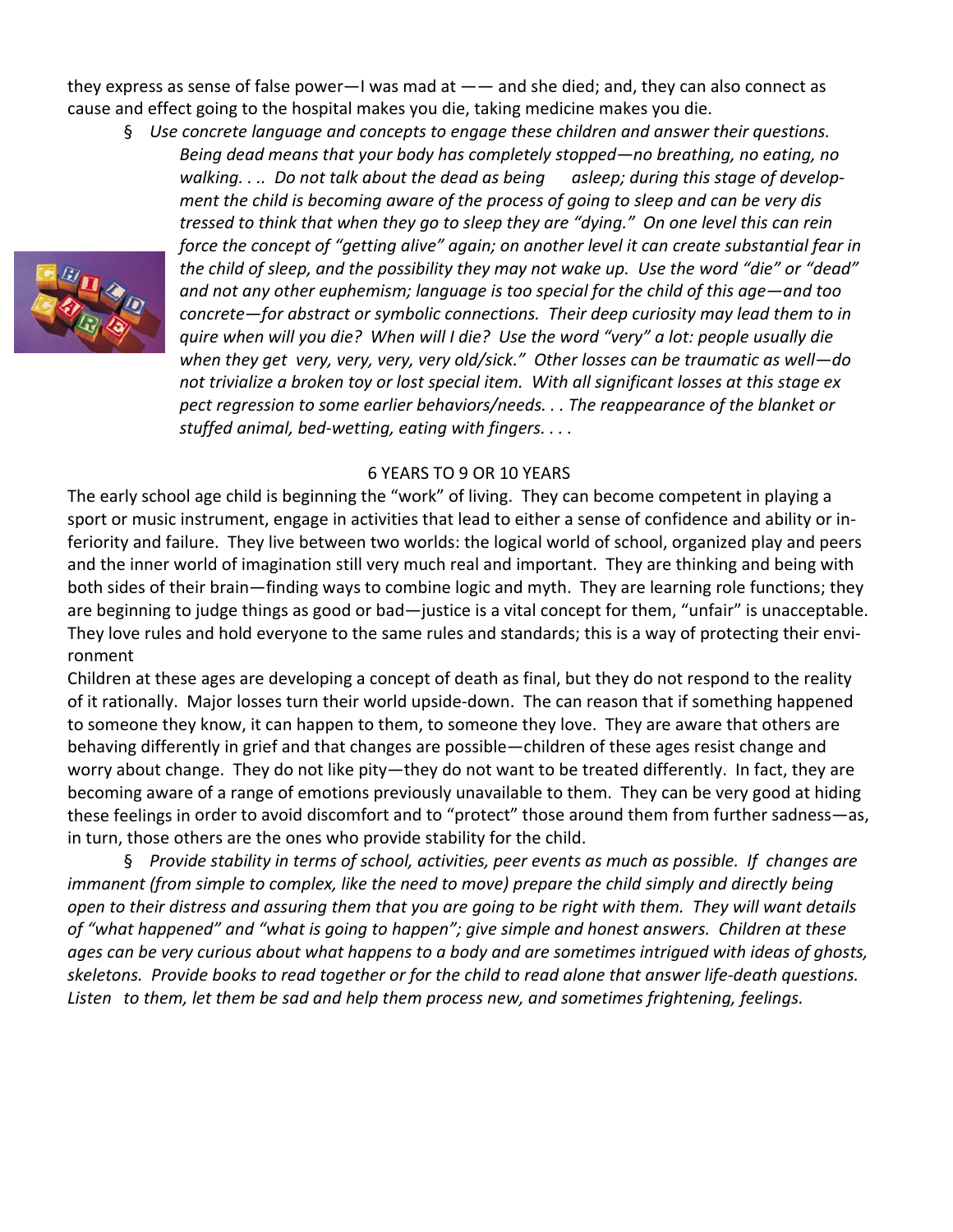## PREADOLESCENTS—10 TO 12 YEARS

Preteens are beginning to be able to think in more abstract ways. But the sheer volume of new informa‐ tion and new experiences can be overwhelming—even though it is sometimes eagerly sought. Their worldview is broadening; family is no longer the fullest expression of what is, or what is good, right, interesting, acceptable (and these opposites). This is a time where the decisions about what I am going to be when I grow up become more thoughtful and realistic, but also where children are beginning to think about *who* I am going to be when I grow. In other words they are developing values and codes of being and conduct. They are less focused on rules and more focused on options. They are looking for the ways things fit together, and when they do, there is a sense of stability. They can be very impulsive—or very cautious—and their behavior can shift from one to the other quickly. These children are masters at pro‐ tecting themselves and others from unwanted emotional engagement

The preteen understands that death is permanent, knows why and how it occurs and can both recognize and verbalize (if they choose) the impact it has on themselves and their families. They may very much appreciate ritual, but be less comfortable with traditional rituals than with unique, significant ones that speak to their relationship with the person/loss. Culture is playing a more important role at this age and culture specific traditions may be very important. They know that they are mortal, but tend to distance themselves from that reality. Someday can be a very long way away.

§ One on one time with preteens is important. They multitask well so combine an activity with an  *opportunity to talk: walk the dog, cook, go shopping, out to lunch. Give them an opportunity* to talk, but do not push. Do your best to not correct them or judge what they are thinking or feeling. It is all right to disagree with them as long as you respect them. It may be that they  *would like to spend more time with friends—or less. They may want some alone time. If you can, allow them to choose some object/s from the person who died to keep, or items related to the loss. Let them know that while something significant has changed, the love you have for them has not. Address worries as they arise calmly and simply—and honestly. Sometimes talking with someone else can be helpful— clergy, therapist, family member.*

## ADOLESCENTS

Teenagers are more able to reason and think abstractly. However, their rational brain is maturing faster than their emotional brain. This can lead them to behave impetuously, to devalue risks. They are full of life and believe they are invulnerable. They are almost constantly changing (physically and emotionally/ psychologically). They tend not only to be honest, but blunt. Their worldview has both expanded and di‐ minished from that of the preteen. They do more, go more and involved in wider and wider circles of ac‐ tivity but *in general* are less concerned with the **world** than they are with their peers and peer commit‐ ments. They can be both very future oriented and very now oriented and can shift between these orienta‐ tions quickly.

The have an almost adult awareness of the reality of death, but because they feel themselves to be invul‐ nerable to dying, a death or significant loss can throw them into turmoil; they can cycle through the stages of grief rapidly and repeatedly.

§ Give them opportunities to be with peers. Allow them to participate as fully as they want in  *rituals, ceremonies, family gatherings, and decision making. Be alert to signs of depression: change in sleeping/eating patterns, expressions of helplessness. One on one time is impor‐*

 *tant; ask if they would like to talk but do not force. Answer questions honestly. A significant death/loss may truly impact their immediate future; help them think through options and maintain plans as fully as possible.*